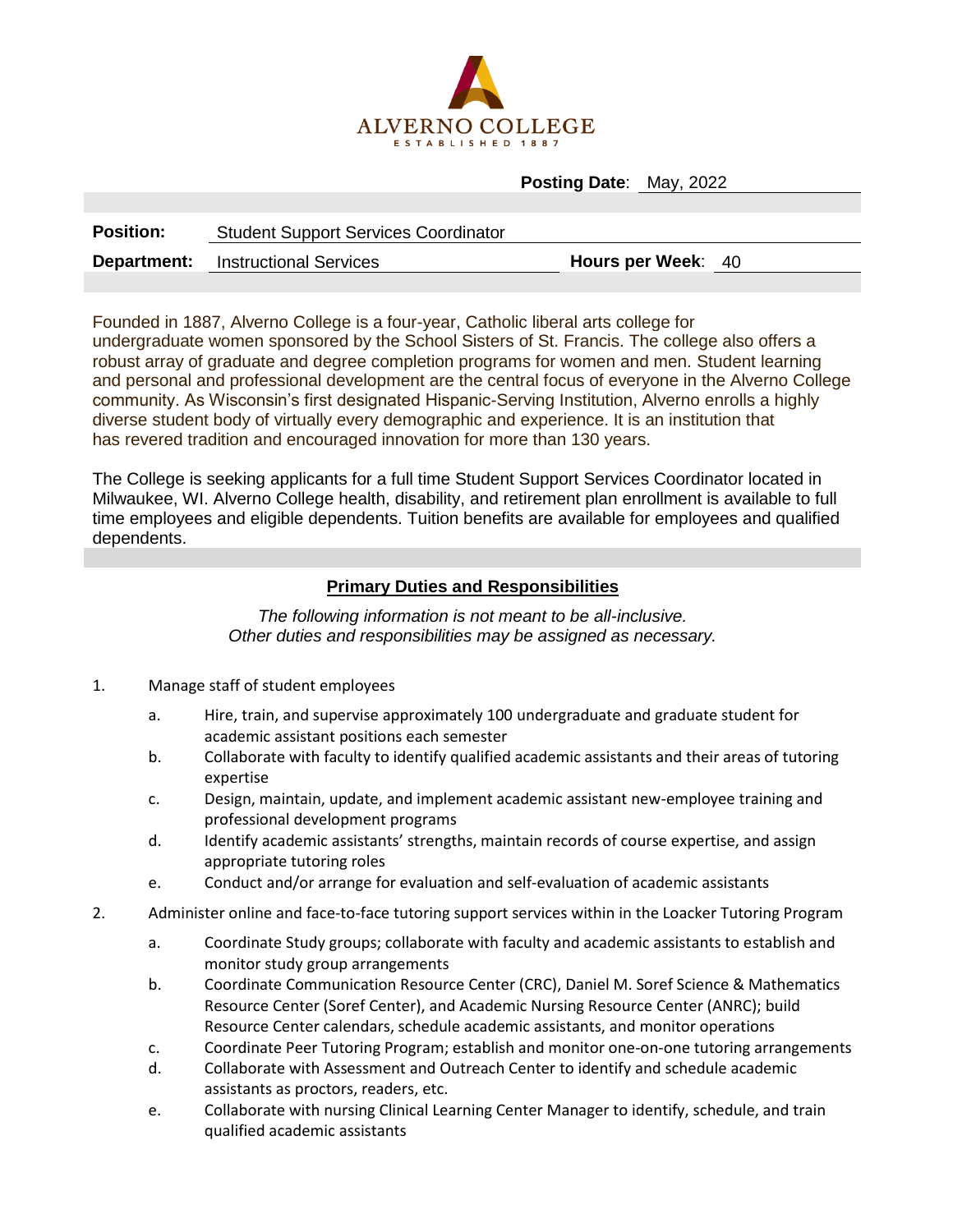

- f. Collaborate with Student Accessibility Coordinator and ESL Coordinator to support students with accommodations
- g. Promote tutoring support services to students and faculty through presentations, marketing materials, and online content
- h. Evaluate effectiveness of services and update to meet changing needs of campus programs
- 3. Manage electronic records for academic assistant and tutee information for all support services
	- a. Interact with multiple electronic recordkeeping technologies including TutorTrac, Excel, Google Sheets, etc.
	- b. Monitor accuracy of detailed electronic records, troubleshoot discrepancies, and correct errors
	- c. Manage and track confidential student information while hiring and training student employees
	- d. Train student employees to use TutorTrac and other related record-keeping technologies to log tutoring sessions and payroll records
	- e. Assemble, run, and distribute TutorTrac reports to meet the needs of stakeholders, including faculty, staff, academic assistants, and department director
	- f. Collect, log, and update student employee availabilities, course specialties, and work roles
	- g. Collaborate with Human Resources to process payroll and to ensure the accuracy of student employee work logs
	- h. Manage incoming data in web-based workflows for collecting academic assistant nominations, tutoring requests, etc.
	- i. Prepare annual data and narrative reports for each area of responsibility
- 4. Perform administrative and college-responsible functions
	- a. Attend appropriate department and committee meetings within Instructional Services and the College
	- b. Attend and contribute to cross-curricular and Communication department meetings
	- c. Serve on an ability department
	- d. Participate in college Institute sessions and faculty training series
	- e. Recommend material and book purchases to support student learning
	- f. Assess, review, and provide feedback as part of formal colleague peer review
- 5. Keep current on support service literature and program development; attend and present at professional conferences, as appropriate
- 6. Coordinate other limited support functions as needed
- 7. Perform other tasks as necessary to achieve the College mission

## **Qualifications and Education**

1. Bachelor's degree